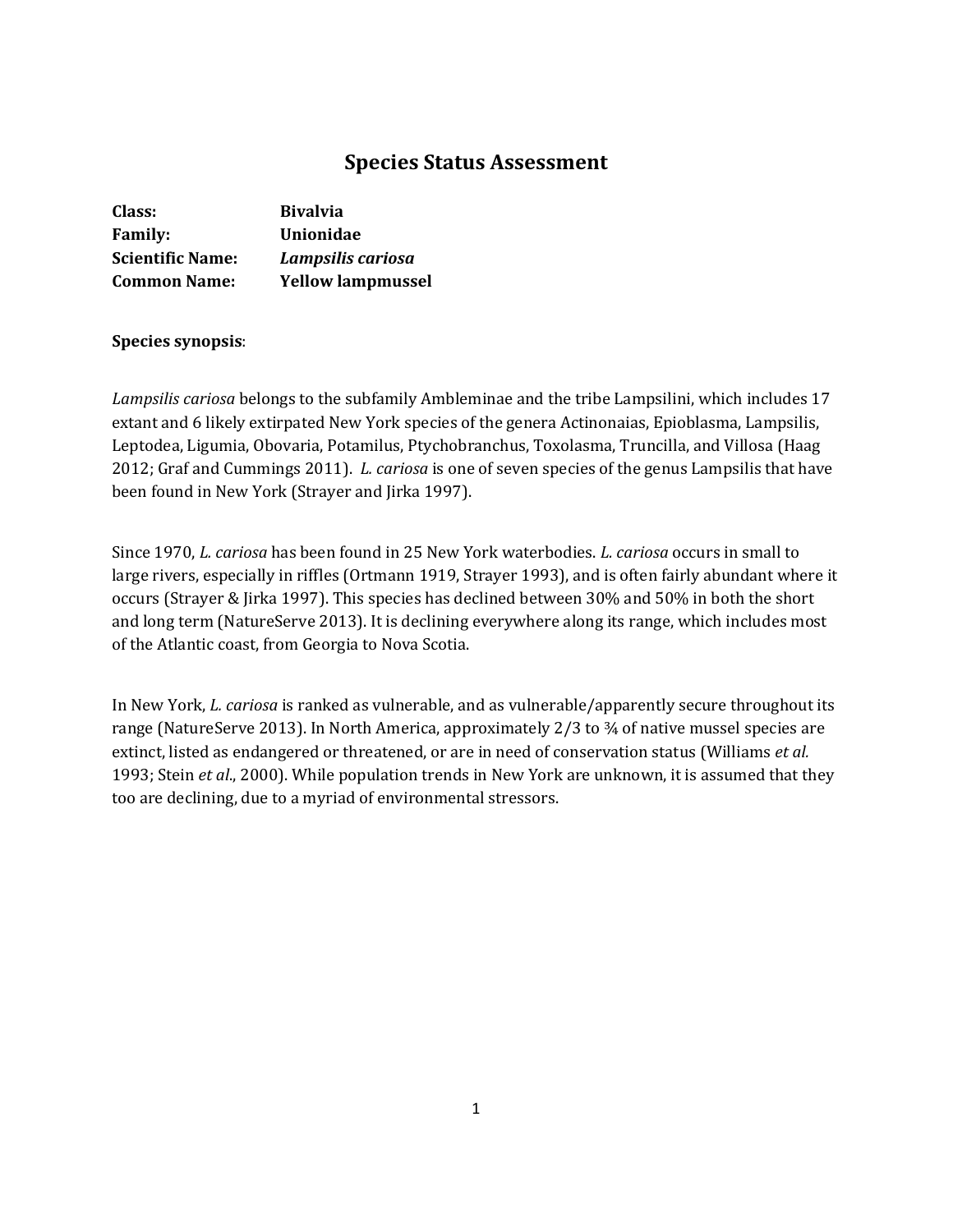### **Status**

# **a. Current and Legal Protected Status**

- **i. Federal\_\_\_\_ \_\_\_** None**\_\_\_\_\_\_\_\_\_\_\_\_\_\_\_\_\_\_\_\_\_\_\_\_\_\_\_\_\_\_\_\_Candidate? \_\_\_\_**No**\_\_\_\_\_\_\_**
- **ii. New York \_\_\_\_\_**Species of Greatest Conservation Need**\_\_\_\_\_\_\_\_\_\_\_\_\_\_\_\_\_\_\_\_\_\_**

# **b. Natural Heritage Program Rank**

- **i. Global bloom G3G4 Vulnerable / Apparently secure <b>C**
- **ii. New York \_\_\_\_\_**S3 Vulnerable**\_\_\_\_\_\_\_\_ Tracked by NYNHP? \_\_\_\_**Yes**\_\_\_\_\_\_\_\_**

### **Other Rank:**

Canadian Species at Risk Act (SARA) Schedule 1/Annexe 1 Status: SC (2005) Committee on the Status of Endangered Wildlife in Canada (COSEWIC): Special Concern (2004). IUCN Red List Category: Endangered American Fisheries Society Status: Threatened (1993) Species of Regional Northeast Conservation Concern (Therres 1999)

### **Status Discussion:**

Range, though widespread geographically, has contracted significantly with local extirpations and abundance in decline nearly everywhere except a few exceptional sites in New York and Maine. Area of occupancy has declined even more than range extent, as most occurrences are represented by small populations having poor viability with few individuals (NatureServe 2013).

# **II. Abundance and Distribution Trends**

### **a. North America**

- **i. Abundance**
- **\_\_\_X\_\_ declining \_\_\_\_\_increasing \_\_\_\_\_\_stable \_\_\_\_\_unknown**
- **ii. Distribution:**

**\_\_X\_\_\_ declining \_\_\_\_\_increasing \_\_\_\_\_\_stable \_\_\_\_\_unknown**

**Time frame considered: \_\_\_\_\_Short and long term \_\_\_\_\_\_\_**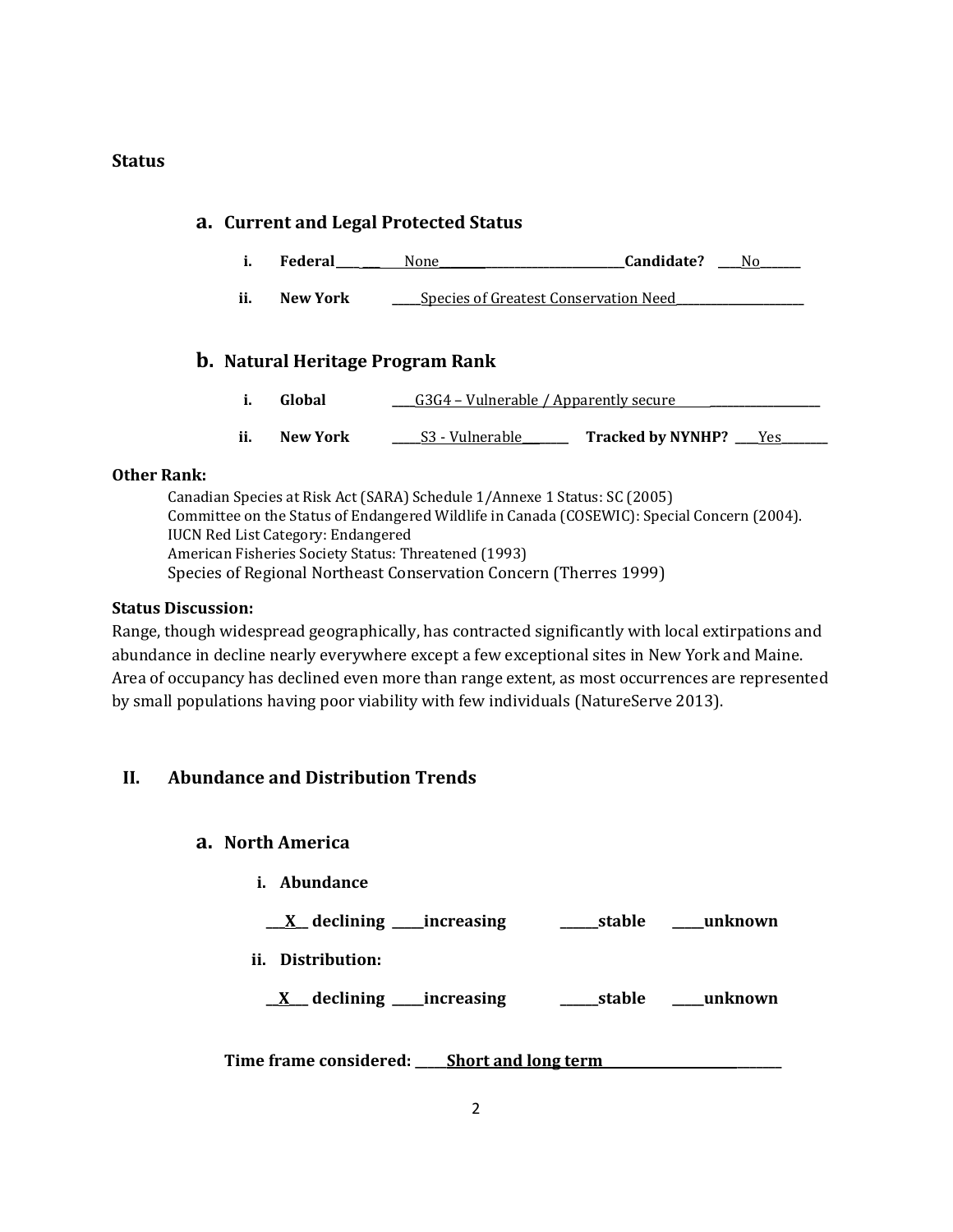# **b. Regional**

**i. Abundance**

| ii. Distribution:                                                                                                         |                       |
|---------------------------------------------------------------------------------------------------------------------------|-----------------------|
|                                                                                                                           |                       |
| Regional Unit Considered: Northeast Manual According Property According Property According Property According P           |                       |
| c. Adjacent States and Provinces                                                                                          |                       |
| CONNECTICUT Not Present ______                                                                                            | <b>No data</b> ______ |
| i. Abundance                                                                                                              |                       |
| ___declining ___increasing _____stable ____X_unknown                                                                      |                       |
| ii. Distribution:                                                                                                         |                       |
| ___ declining ____increasing ______stable ___ X__unknown                                                                  |                       |
| Time frame considered: ______<br>Listing Status: Special Concern (extirpated), Endangered __ SGCN? ______                 |                       |
| MASSACHUSETTS Not Present ______                                                                                          | <b>No data</b> ______ |
| i. Abundance                                                                                                              |                       |
|                                                                                                                           |                       |
| ii. Distribution:                                                                                                         |                       |
|                                                                                                                           |                       |
| Time frame considered:<br>Listing Status: _____ SH - Historic, Endangered __________________________________ SGCN? ___Yes |                       |
|                                                                                                                           |                       |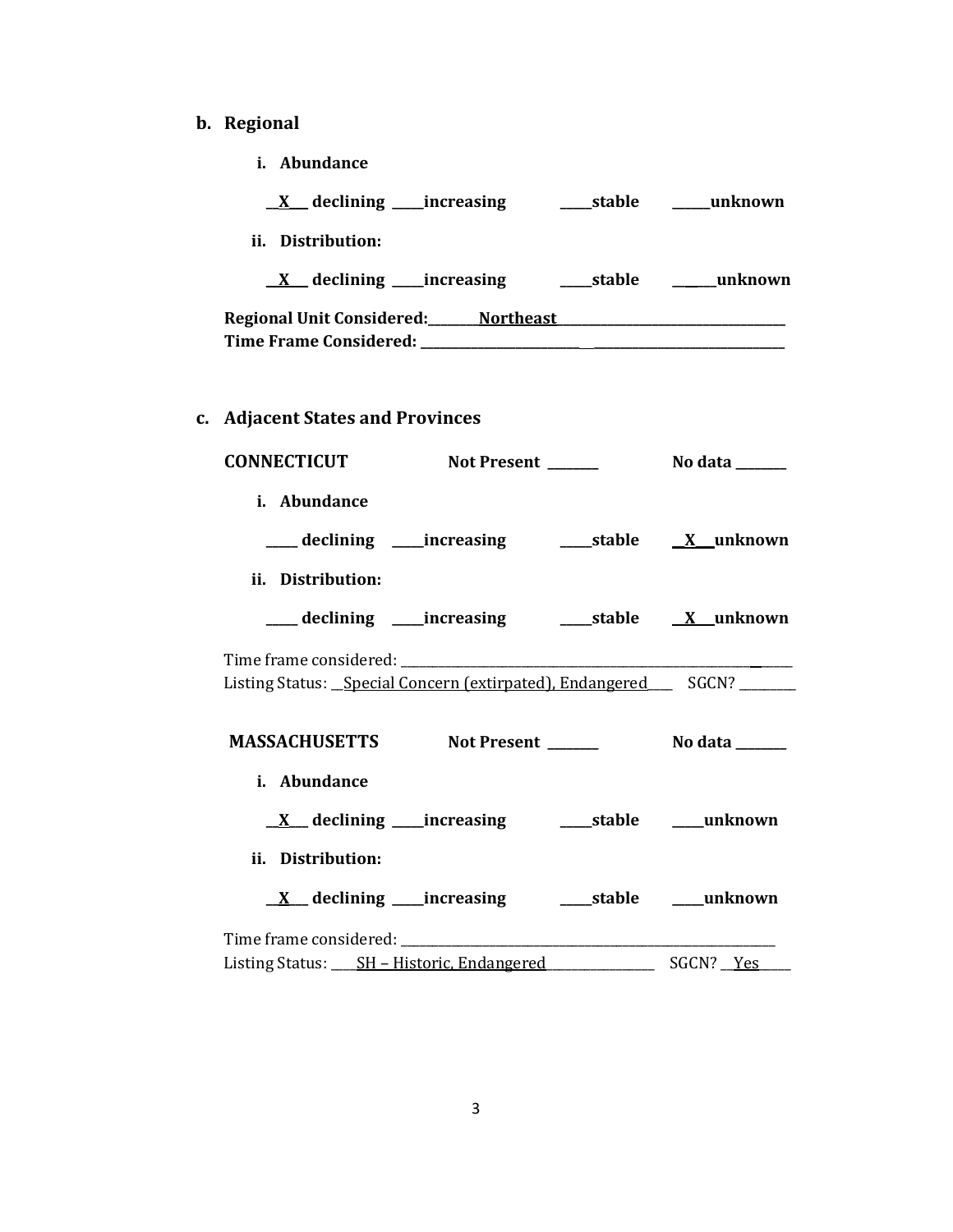| <b>NEW JERSEY</b>                      | <b>Not Present</b>             | No data                       |
|----------------------------------------|--------------------------------|-------------------------------|
| <i>i.</i> Abundance                    |                                |                               |
|                                        | ____ declining _____increasing | _____stable <u>X</u> _unknown |
| ii. Distribution:                      |                                |                               |
| ____ declining _____increasing         |                                | stable X unknown              |
| Time frame considered: 1970-present    |                                |                               |
| Listing Status: <u>S2 - Threatened</u> |                                | SGCN? Yes                     |

In New Jersey, the yellow lampmussel is restricted to the Delaware River. Although it appears to be doing well in occupied stretches, impacts to water quality, along with proposed instream projects, threaten existing populations. Sea level rise, salt water intrusion, and extreme weather events all pose long term threats. Jeanette Bowers-Altman (2013 personal communication) states that "although I have chosen abundance and distribution as unknown, gut feeling is that both are relatively stable in the river for now." All eggs are in one basket here, making this population especially vulnerable to threats (Davenport 2012).

| <b>ONTARIO</b>                                                       | Not Present $X$              | No data <b>waxaa ka dhi</b>        |
|----------------------------------------------------------------------|------------------------------|------------------------------------|
|                                                                      |                              |                                    |
| PENNSYLVANIA                                                         |                              | Not Present ________ No data _____ |
| <i>i.</i> Abundance                                                  |                              |                                    |
| ___ declining ____increasing ____ <u>X_stable __</u> _unknown        |                              |                                    |
| ii. Distribution:                                                    |                              |                                    |
|                                                                      |                              |                                    |
|                                                                      |                              |                                    |
| Listing Status: S3S4 Status And Status And Status Assembly SGCN? Pes |                              |                                    |
| <b>QUEBEC</b>                                                        | Not Present ____ <u>X</u> __ | No data $\_\_$                     |
| <b>VERMONT</b>                                                       | Not Present $X$              | No data $\_\_$                     |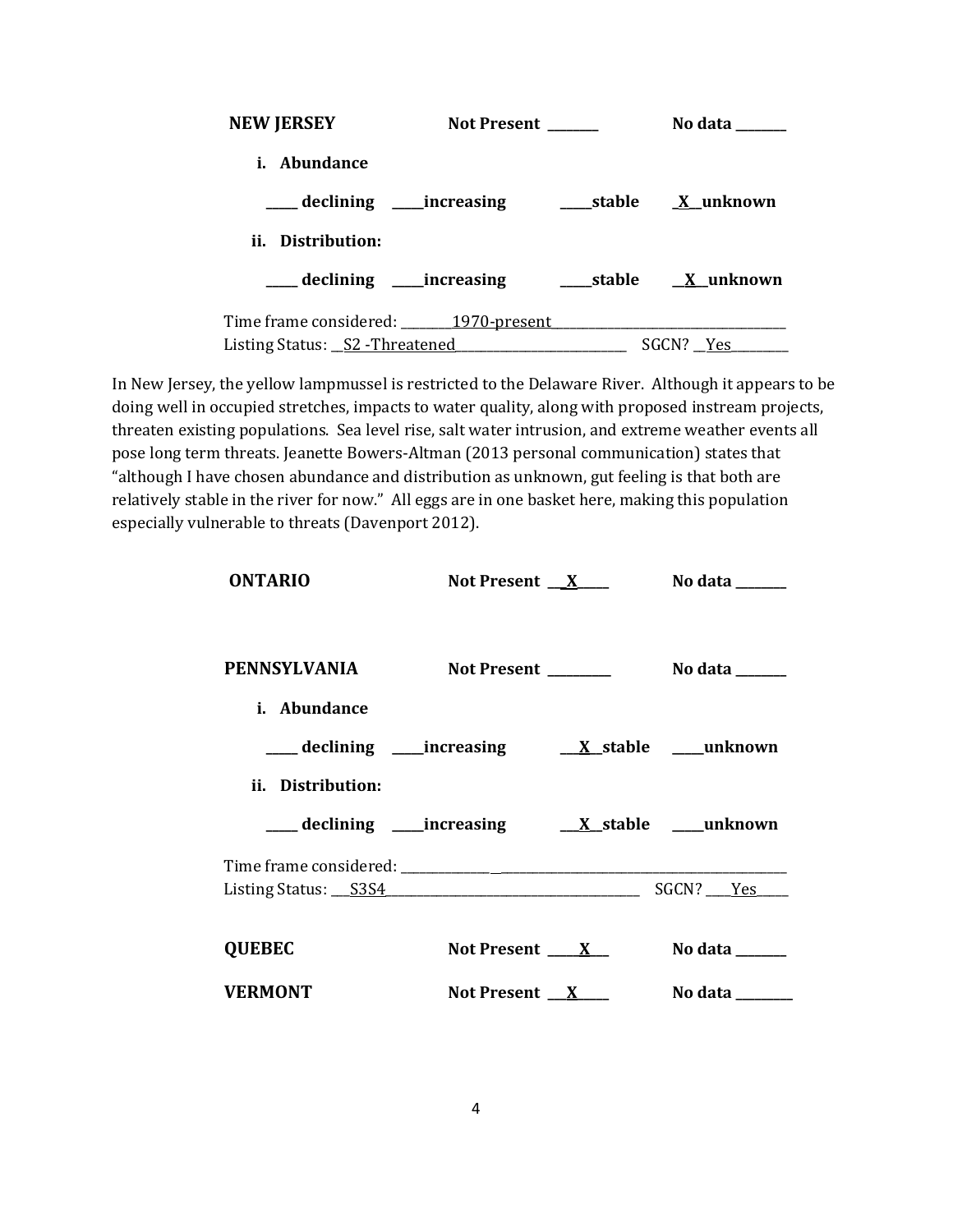| d. NEW YORK                                |            | No data        |
|--------------------------------------------|------------|----------------|
| <i>i.</i> Abundance                        |            |                |
| $\underline{X}$ declining _____ increasing |            | stable unknown |
| ii. Distribution:                          |            |                |
| $\underline{X}$ declining _____ increasing | ____stable | unknown        |
| Time frame considered:                     |            |                |

#### **Monitoring in New York.**

As part of a State Wildlife Grant, NYSDEC Region 8 Fisheries and Wildlife staff is conducting a baseline survey of tributaries in central and western NY for native freshwater mussels 2009 – 2017.

### **Trends Discussion:**

Trends for New York populations are difficult to determine as most historic data comes from opportunistic naturalist collections, as opposed to more comprehensive baseline surveys. For example, mussels were documented for the first time in 50 of the 106 streams surveyed to date by the Southern Lake Ontario mussel inventory project (Mahar & Landry, 2013). This is because many of these streams had never before been surveyed for mussels, not because mussel distribution has dramatically increased. In North America, approximately 2/3 to ¾ of native mussel species are extinct, listed as endangered or threatened, or are in need of conservation status (Williams *et al.*  1993; Stein *et al.*2000). Based on New York's Natural Heritage S-rank, sparse historical data, and the plight of North America's freshwater mussels, it is assumed that trends are declining due to a myriad of environmental stressors.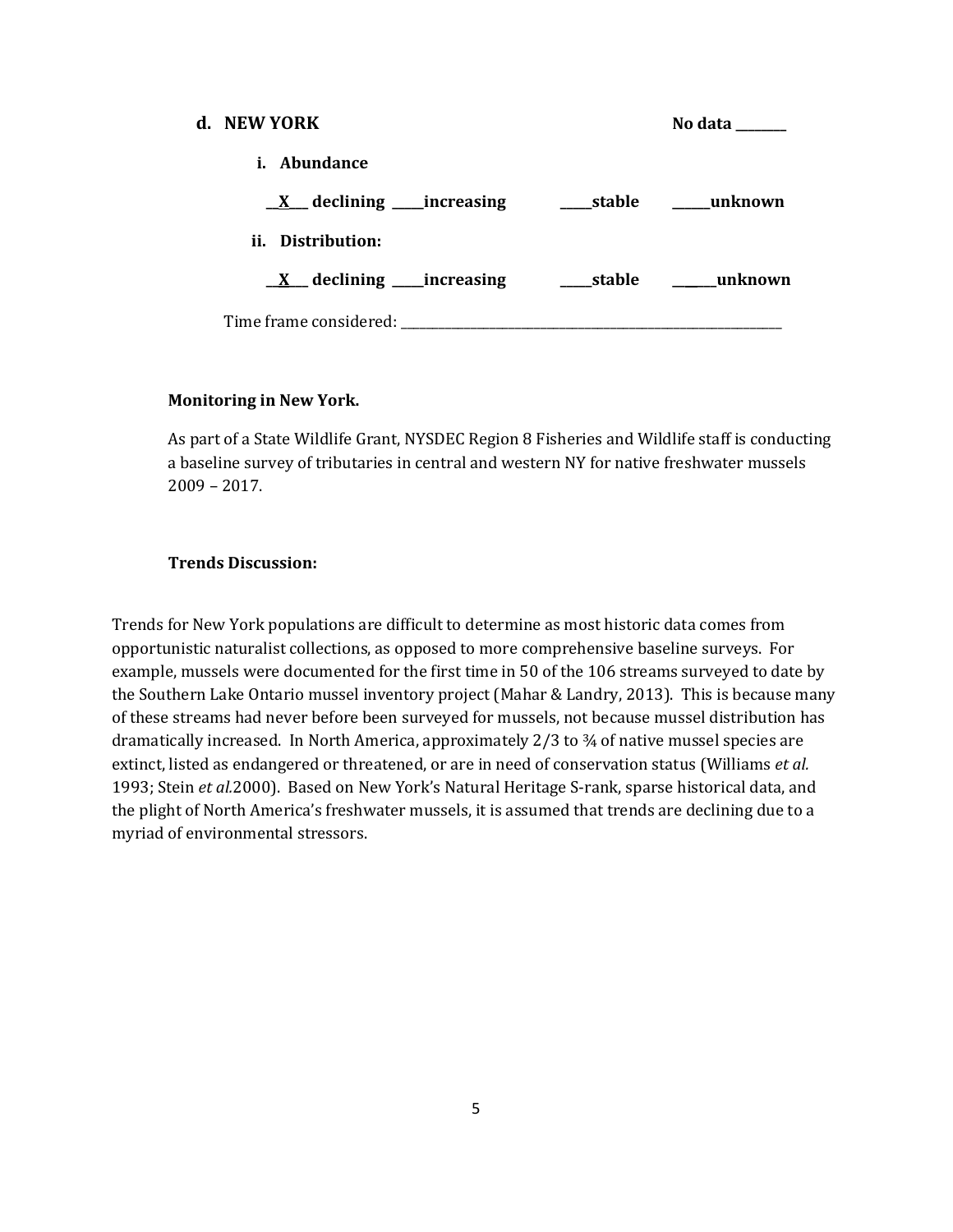

Figure 1. *L. cariosa* distribution in North America (NatureServe 2013).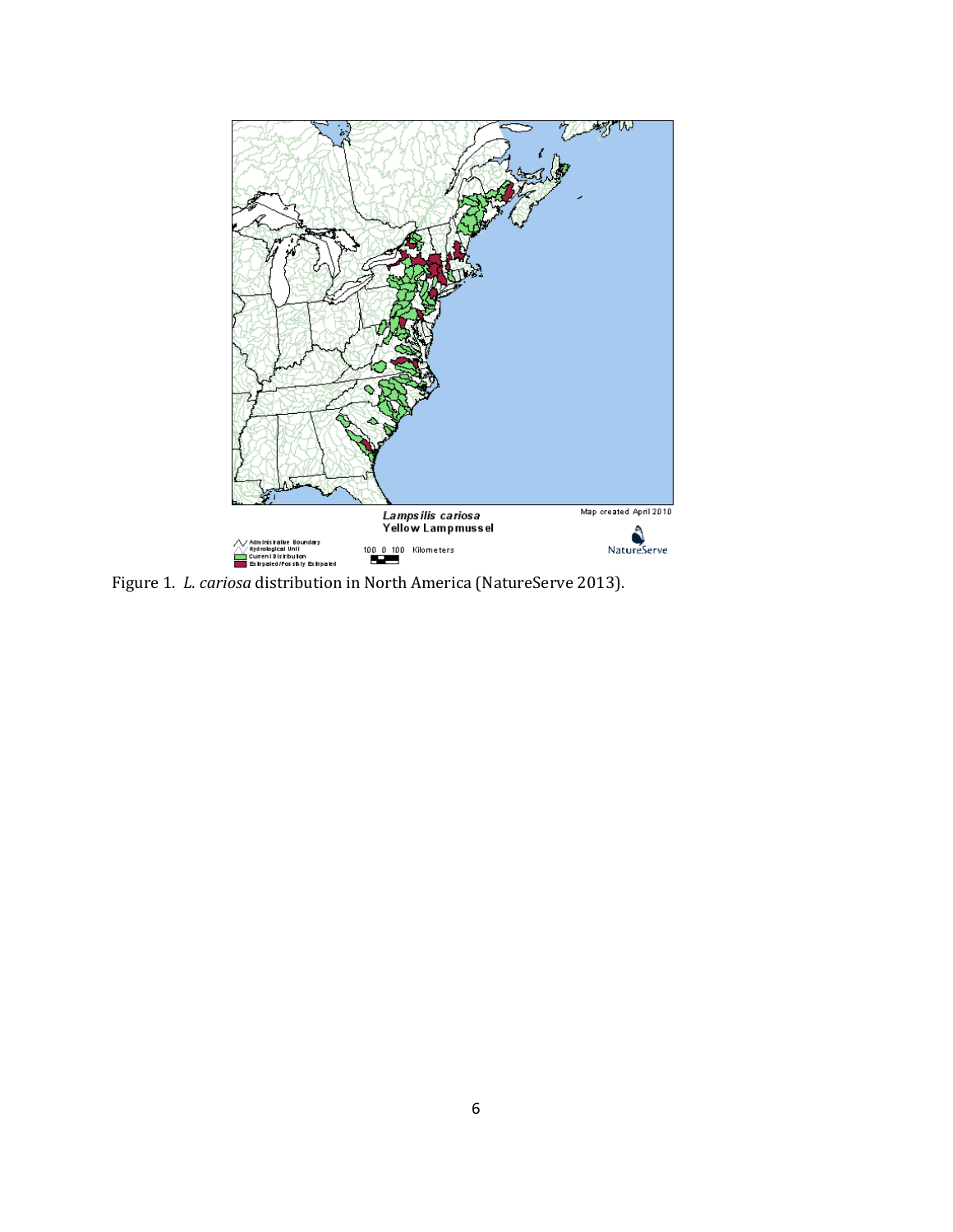

Figure 2. Post 1970 *L. cariosa* distribution in New York State (Mahar & Landry 2013; Harman & Lord 2010; The Nature Conservancy 2009; New York Natural Heritage Program 2013; White et al. 2011).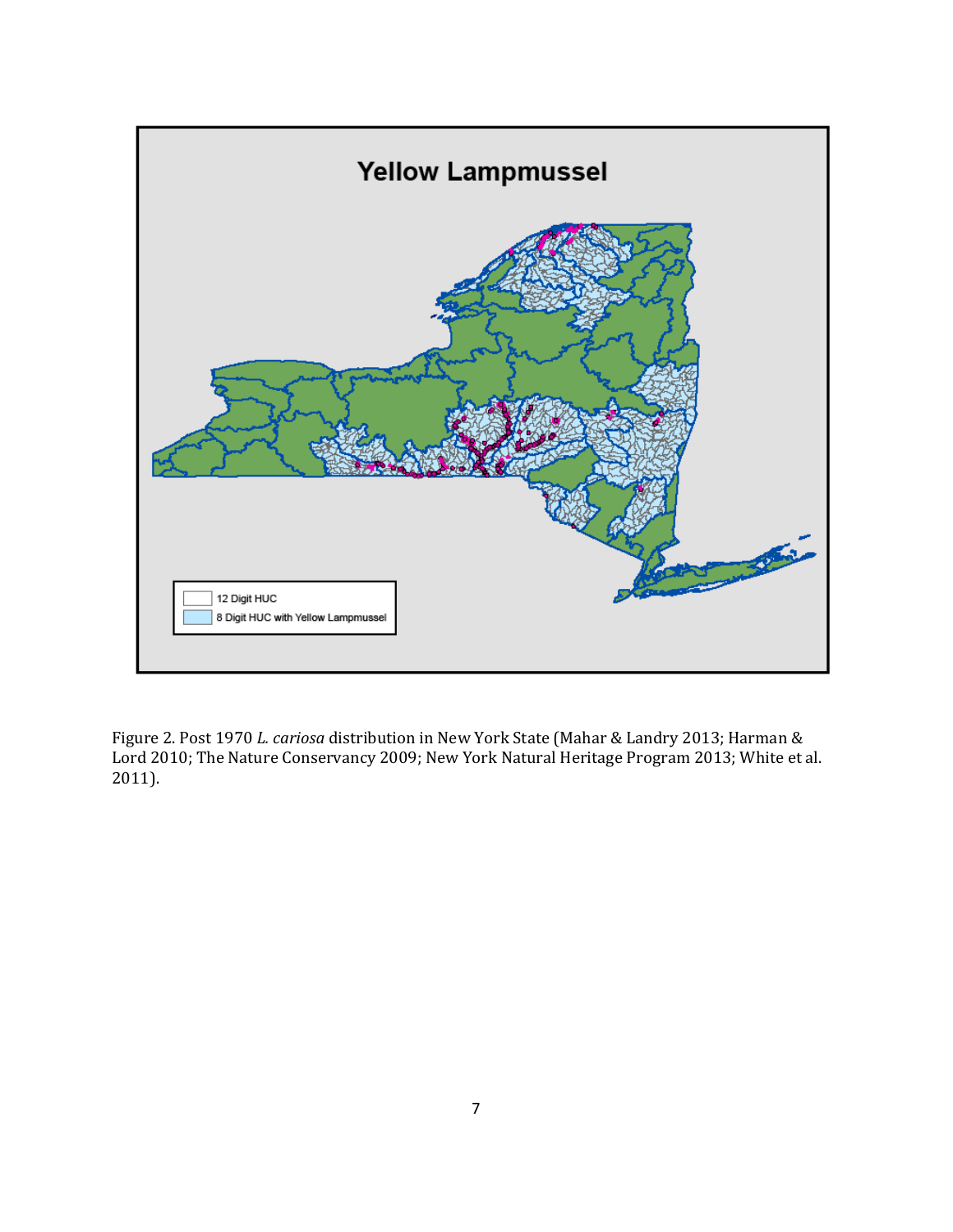#### **III. New York Rarity, if known:**

| <b>Historic</b> | # of Animals   | # of Occurrences | % of State                                             |
|-----------------|----------------|------------------|--------------------------------------------------------|
| prior to 1970   | <u>unknown</u> |                  | $\sim$ 19 waterbodies $\sim$ 17 of 56 HUC 8 watersheds |
| prior to 1980   |                |                  |                                                        |
| prior to 1990   |                |                  |                                                        |

#### **Details of historic occurrence:**

In New York, there are many *L. cariosa* records from the Susquehanna and Hudson basins. For several records from the Hudson basin, including the Hudson River at Troy and Albany, and The Normans Kill, only historic occurrences have been recorded (NY Natural Heritage Program 2013). Although *L. cariosa* is not known from the Champlain basin, it is widespread in the St. Lawrence basin in northern New York. Records from elsewhere in the state are scattered. In 1895 it was reported from the "Delaware River system," and it is known from the Delaware basin in Pennsylvania (Ortmann 1919). *L. cariosa* may have occurred in the Passaic system in New York because it has been found just over the state line in the Ramapo River, New Jersey. Records of *L*. *cariosa* from central New York are questionable because of potential confusion with *L. cardium* however, records from "Oswego;" Oswego River (1887); Seneca River (1895); Cross Lake; and [Erie?] Canal, Rochester seem to be authentic. It is unclear whether *L. cariosa* reached the Oswego basin via the Erie Canal or was present in the basin in pre-Columbian times (Strayer and Jirka 1997).

| Current | # of Animals      | # of Occurrences | % of State                |
|---------|-------------------|------------------|---------------------------|
|         | at least 875 live | 25 waterbodies   | 16 of 56 HUC 8 watersheds |

#### **Details of current occurrence:**

*L. cariosa* is currently found in 25 waterbodies in New York State. It seems to be rare in the Hudson River, although it is still reproducing and common in the Susquehanna basin and lower Schoharie Creek. It also still occurs in several tributaries of the St. Lawrence in northern New York (Strayer and Jirka 1997).

In the Susquehanna basin, they were recently found in the main stem of the Susquehanna River, Butternut Creek, Canisteo River, Catatonk Creek, Chemung River, Chenango River, Genegantslet Creek, Otego Creek, Otselic River, Payne Brook, Sangerfield River, Schenevus Creek, Susquehanna River, Tigoa River, Tioughnioga River, East Branch Tioughnioga River, and the Unadilla River (Harman and Lord 2010, NY Natural Heritage Program 2013).

In the Hudson basin, it has been found post-1970 in Schoharie Creek and Indian Kill at Norrie Point. In the St. Lawrence River basin, it has been found in the Grass River, Little Salmon River, Oswegatchie River, Raquette River, St. Regis River, and West Branch Deer Creek. It has also been found in the Delaware River in the Delaware basin (NY Natural Heritage Program 2013).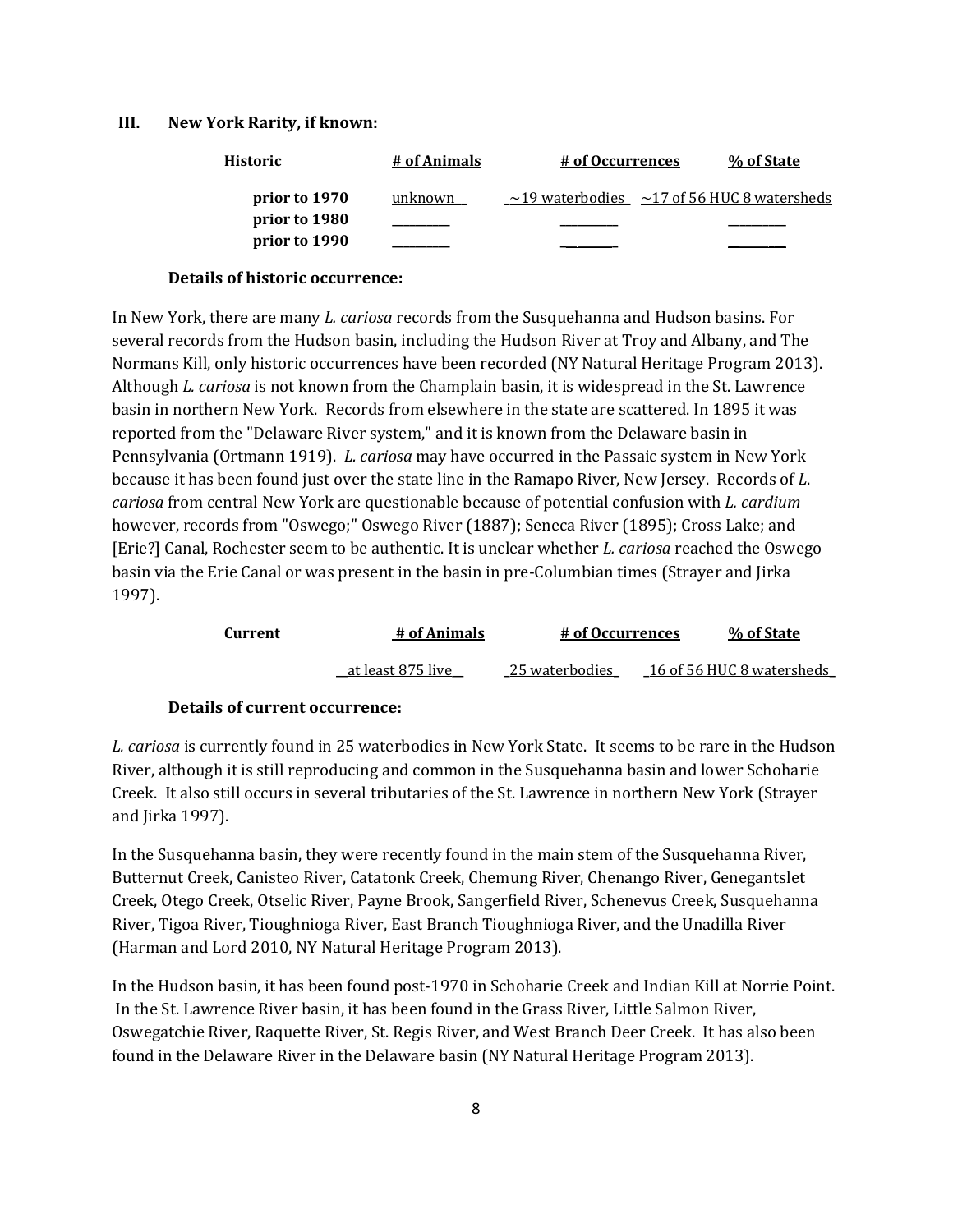Streams with high densities of *L. cariosa* include the Chenango River, Norwich and north; the Raquette River at Sugar Island and between Raymondville and Rooseveltown; and the Susquehanna River, especially at sites near Damascus, north of Windsor and east of Binghamton, and at Otego (NY Natural Heritage Program 2013, Harman and Lord 2010).

#### **New York's Contribution to Species North American Range:**

| % of NA Range in New York | <b>Classification of New York Range</b> |  |  |
|---------------------------|-----------------------------------------|--|--|
| $\_\_100$ (endemic)       | X Core                                  |  |  |
| $-76-99$                  | $\_\_\_$ Peripheral                     |  |  |
| 51-75                     | <b>Disjunct</b>                         |  |  |
| 26-50                     | Distance to core population:            |  |  |
| $1-25$                    |                                         |  |  |

#### **IV. Primary Habitat or Community Type:**

**1.** Medium River; Low-Moderate Gradient; Assume Moderately Buffered (Size 3+ rivers); Warm

- **2.** Medium River; Low Gradient; Assume Moderately Buffered (Size 3+ rivers); Transitional Cool
- **3.** Medium River; Low Gradient; Assume Moderately Buffered (Size 3+ rivers); Warm

| <b>Habitat or Community Type Trend in New York:</b> |  |
|-----------------------------------------------------|--|
|                                                     |  |

| __ Declining<br>Stable                         | Increasing <u>X</u> Unknown               |
|------------------------------------------------|-------------------------------------------|
| Time frame of decline/increase: ______________ |                                           |
| <b>Habitat Specialist?</b>                     | <b>Example SER</b><br>No.<br>$\mathbf{X}$ |
| <b>Indicator Species?</b>                      | x Yes<br>No.                              |

#### **Habitat Discussion:**

In New York, *L. cariosa* lives in small to large rivers, especially in riffles (Ortmann 1919, Strayer 1993 in Staryer and Jirka 1997). It is often fairly abundant where it occurs. *L. cariosa* also lives in lakes in Maine, but no records are known from New York lakes (Strayer and Jirka 1997). Throughout its range, it has been found in medium to large rivers and lakes, including free-flowing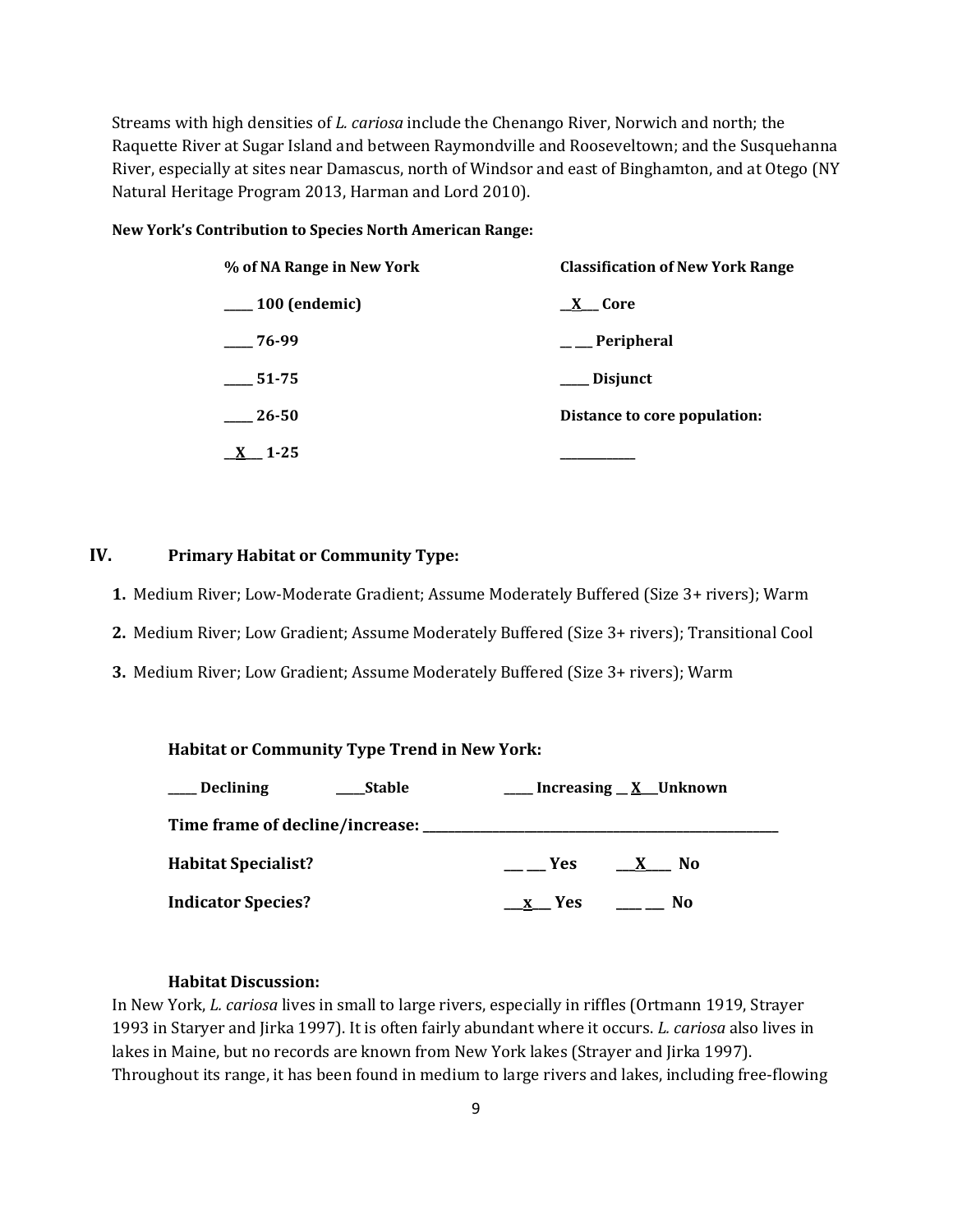rivers with rocky substrates. In the Connecticut River, it has been found in shallow water and areas more than 30 feet deep, usually in slow to moderate flow conditions. Within its core range in Massachusetts, it exhibited a distinct preference for sand and fine gravel substrates, and was proportionately more abundant in shallow sandbars than it was in nearby areas that were deeper and had a rocky or muddy substrate (Nedeau 2008).

### **V. New York Species Demographics and Life History**

- **\_\_X\_\_\_\_ Breeder in New York**
	- **\_\_\_X\_\_ Summer Resident**
	- **\_\_X\_\_\_ Winter Resident**
	- **\_\_\_\_\_ Anadromous**
- **\_\_\_\_\_ Non-breeder in New York**
	- **\_\_\_\_\_ Summer Resident**
	- **\_\_\_\_\_ Winter Resident**
	- **\_\_\_\_\_ Catadromous**
- **\_\_\_\_\_ Migratory only**
- **\_\_\_\_\_Unknown**

#### **Species Demographics and Life History Discussion:**

Upstream males release sperm into the water. Females downstream take up the sperm with incoming water. Fertilization success may be related to population density, with a threshold density required for any reproductive success to occur. Eggs are fertilized within the female. Like nearly all North American mussels, *L. cariosa* must parasitize an often specific vertebrate host to complete its life cycle. It is suspected that some mussel populations are not recruiting because their hosts no longer occur with them. Once released by the female, glochidia must acquire a suitable host or die, usually within 24-48 hours. After attaching to a suitable host, glochidia encyst, usually at the fish's gills or fins and receive food and dispersal. Once the glochidia metamorphose into juveniles, they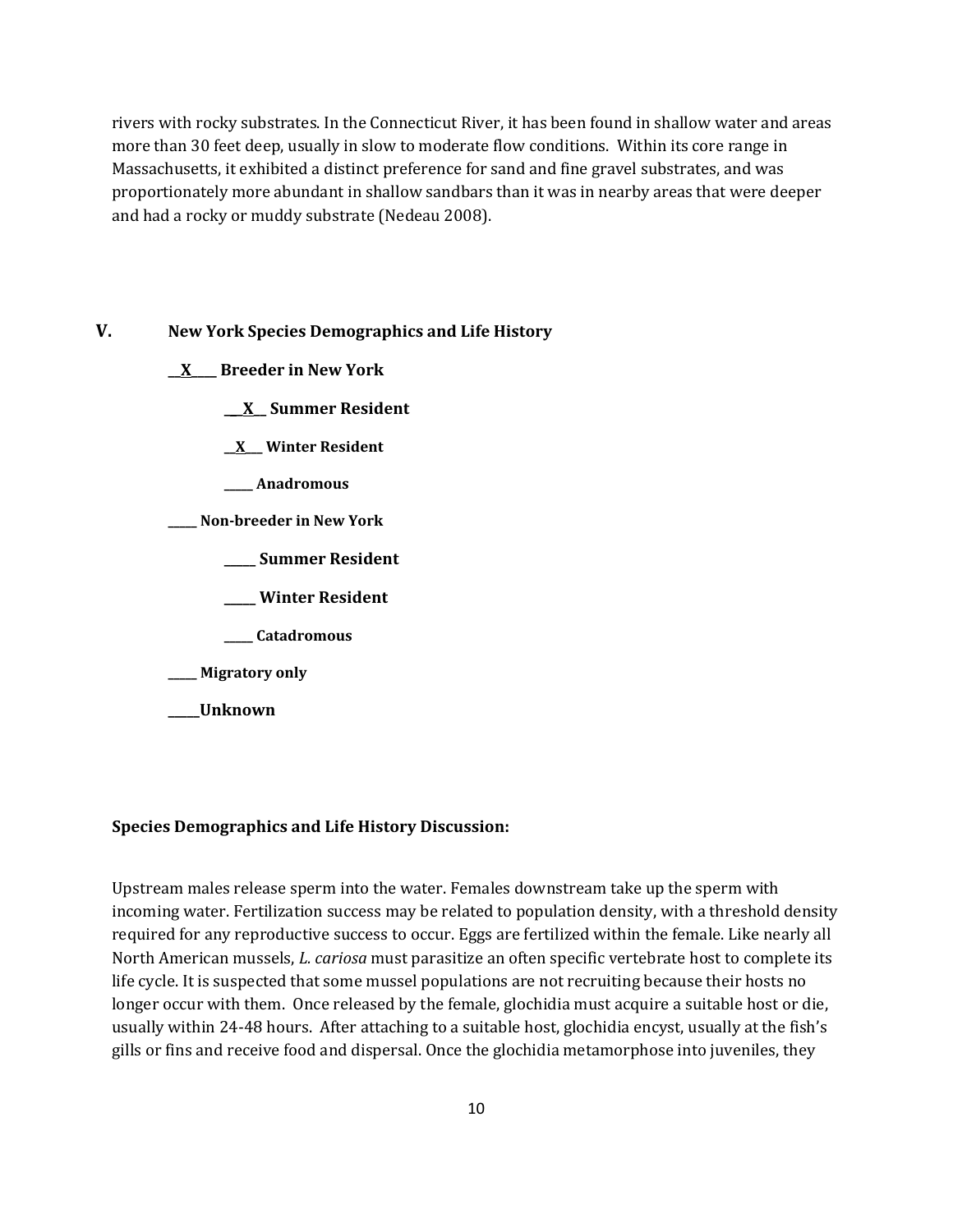drop from the host. If they land in suitable substrate, they will burrow into the substrate, where they may remain for several years (Watters et al 2009).

In the adult form, freshwater mussels are basically sessile; movement is limited to a few meters of the lake or river bottom. The only time that significant dispersal can take place is during the parasitic phase. Infected host fishes can transport the larval unionids into new habitats, and can replenish depleted populations with new individuals. Dispersal is particularly important for genetic exchange between populations. Dispersal is likely to be a slow process for mussels which use resident fishes with limited home ranges as their hosts (COSEWIC 2003 in NatureServe 2013).

*L. cariosa* is bradytictic with eggs fertilized in the late summer and glochidia released the following spring. White perch (*Morone americana*) and yellow perch (*Perca flavescens*) may be the primary hosts. Other potential hosts include striped bass (*Morone saxatilis*), banded killifish (*Fundulus diaphanus*), chain pickerel (*Esox niger*), white sucker (*Catostomus commersonii*), smallmouth bass (*Micropterus dolomieu*), and largemouth bass (*Micropterus salmoides*). Longevity could exceed 20 years, with life spans exceeding 30 years not unlikely (Nedeau 2008).

## **VI. Threats:**

This species is in decline almost everywhere it occurs (e.g. almost extirpated in CT, nearly extirpated in MA). In recent times, it is never found in high numbers. No direct harvest has occurred for this species. The species appears to be mildly tolerant of eutrophication and siltation but susceptible to toxins. Given extent or range, overall threats of declining water quality are limited. The introduced zebra mussel, *Dreissena polymorpha*, will have negative impacts on this species, especially in slow flowing waters of larger streams and in lakes (NatureServe 2013).

#### **Agricultural Runoff**

Roughly 25% of the total watersheds where L. cariosa is located is in agriculture (New York State Landcover 2010). Aquatic habitats lacking vegetated buffers of adequate width are threatened by runoff from urban areas, roads, lawns, and agricultural land (Gillis 2012). If best management practices are not closely adhered to, mussel habitat adjacent to wood harvest or agricultural land is subjected to pesticide, fertilizer, and silt/sediment runoff. During recent mussel surveys in Western and Central New York, it has been documented that sufficient vegetated riparian buffers are often lacking along known mussel streams (Mahar & Landry 2013), indicating that runoff is a major threat to resident mussel populations.

Species such as *L. cariosa* that have a mantle modified to attract host fish are thought to rely on the visual acuity of their fish hosts to facilitate transfer of glochidia from the female to the host. This indicates the potential importance of turbidity in interfering with reproduction (Nedeau 2008).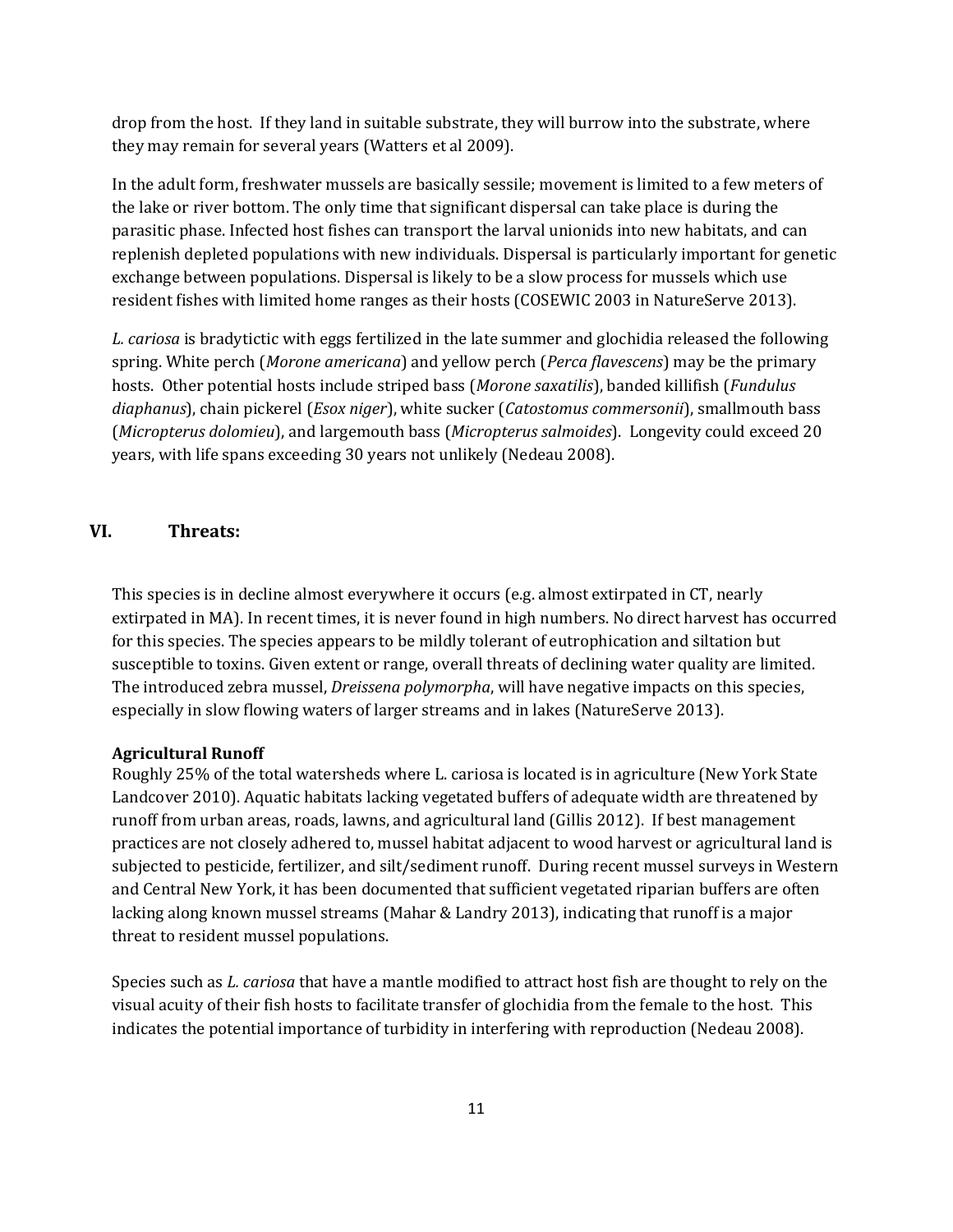The presence of pesticides and fertilizers in our rural watersheds is nearly ubiquitous (Haag 2012). And because pesticides and their associated surfactants adsorb onto sediment particles, sedimentation may act as a vector for their transport into the aquatic system (Haag 2012). Mussels are more sensitive to pesticides than many other animals (Watters et al. 2009). Although effects of pesticides are species-specific, sub-lethal levels of PCBs, DDT, malathion, and other compounds inhibit respiratory efficiency and accumulate in the tissues. Atrazine and permethrin at sublethal concentrations reduced juvenile growth (Bringolf et al. 2007a, 2007b) and environmental levels of atrazine altered mussel movement and aggregation behavior (Flynn and Spellman 2009). Pesticides can affect mussels in many ways, but the full range of long-term effects remains unknown (Haag 2012).

Fertilizer runoff is also a concern. High inputs of nitrogen from fertilizers can cause increases in ammonia in the water and the substrate, leading to direct toxicity for a wide range of mussel species. Mussels, especially in their early life stages, are more sensitive to un-ionized ammonia than other organisms, and high sensitivity is seen across a range of species and life histories (Haag, 2012). In addition, ammonia adsorbs to sediment particles, resulting in higher nitrogen concentrations in the substrate than in the overlying water. The nitrogen present in the interstitial spaces in the substrate is thought to result in juvenile mortality and to prevent recruitment by some mussel species (Strayer and Malcom 2012). Studies have suggested decreasing sediment loads entering aquatic systems as the best way to decrease the impact of numerous stressors for mussels in general (Roley et al. 2012).

#### **Runoff from Developed Land**

Nearly all of the *L. cariosa* habitat is intermittently bordered by interstate highways, state routes, and several local roads. In addition, the habitat of *L. cariosa* receives stormwater runoff from the cities of Hornell, Elmira, Corning, Binghamton, Oneonta, Norwich, Potsdam, Massena and Morrisville, either directly or through tributaries (New York State Landcover 2010). These developed lands are likely sources of stormwater runoff containing metals and road salts. Mussels are particularly sensitive to heavy metals, more so than many other animals used in toxicological tests (Keller & Zam 1991). Low levels of metals may interfere with the ability of glochidia to attach to the host (Huebner & Pynnonen 1992), suggesting that U.S. EPA ambient water quality criteria may not adequately protect mussels from toxic metals (Wang et al., 2011). In addition, increases in salinity from the runoff of salt used for clearing roads in winter may be lethal to glochidia and juvenile mussels (Keller & Zam 1991; Liquori & Insler 1985; Pandolfo et al. 2012). Based on these studies, the U.S. EPA's ambient water quality criterion for acute chloride exposures may not be protective of all freshwater mussels (Pandolfo et al. 2012).

#### **Treated Waste Water**

The habitat of *L. cariosa* receives treated waste water from the cities of Hornell, Elmira, Corning, Binghamton, Oneonta, Norwich, Potsdam, Massena and Morrisville either directly or through tributaries (SPDES 2007). Recent studies show that mussel richness and abundance decrease with increased proximity to sewage effluent (Wildenberg 2012). The input of biomaterial from waste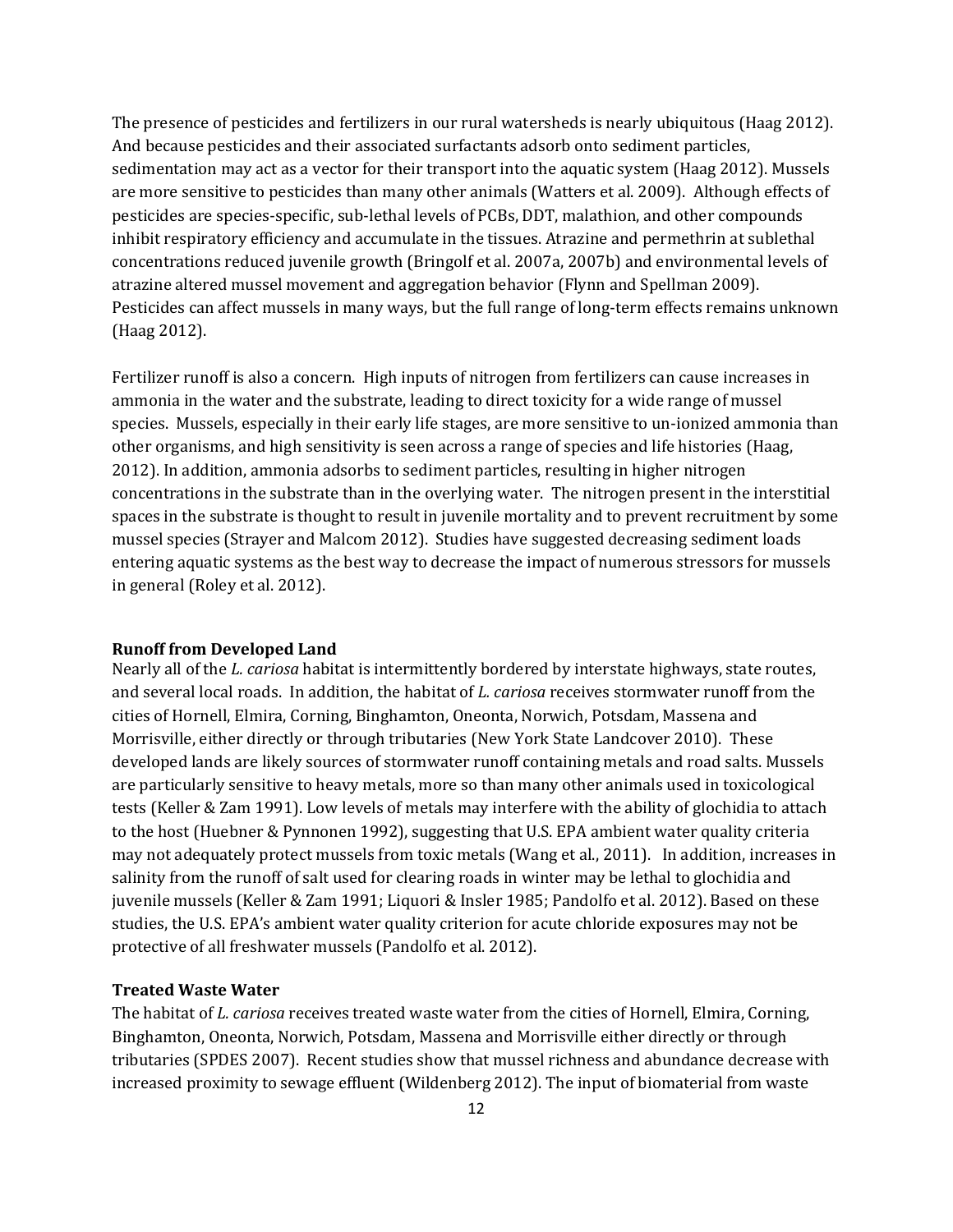water treatment plants depletes dissolved oxygen levels, negatively impacting mussels. Ammonia from wastewater treatment plants has been found to be toxic to glochidia (Goudraeu et al. 1993) and at sub-lethal exposure adult mussels exhibit decreased respiratory efficiency (Anderson et al*.* 1978). Endocrine disrupters from pharmaceuticals are also present in municipal sewage effluents and are increasing common in rivers and lakes (Haag 2012). In mussels, chronic exposure to estrogenic compounds in effluents caused feminization of male mussels, but these individuals did not produce eggs, suggesting major disruption of reproductive function (Gagne et al. 2011). The long term effects of these compounds on mussels are unknown (Haag 2012). It should be noted that in the Susquehanna basin, Harman and Lord (2010) found no evidence that waste water treatment plants were responsible for reductions in mussel species of greatest conservation need.

#### **Flood Control Projects**

Within the habitat of *L. cariosa,* large stretches of Rivers are in leveed, water control projects, requiring periodic maintenance, For example the Canisteo and Chemung rivers in the Southern Tier of New York State("New York State Flood Protection" 2013). Additionally, many smaller streams have been channelized and bermed by landowners and highway departments to protect farm fields and other structures. These structures confine larger rivers, preventing the river from inundating its natural floodplains and wetlands to minimize flood damage. Channelization and dredging associated with flood control projects are catastrophic to mussels and have been implicated in the decline of some populations (Watters et al. 2009). The result of these projects is altered seasonality of flow and temperature regimes, increased stream velocities, unstable substrates, changed patterns of sediment scour and deposition, including streambank erosion, altered transport of particulate organic matter (the food base for mussels), and a general degradation of stream habitat (Benke 1999; Yeager 1993; Nedeau 2008).

#### **Other Ecosystem Modifications**

Ecosystem modifications, such as isolated occurrences of canal dredging, instream work associated with bridge replacement, gravel removal, and vegetation removal kill mussels and destroy their habitat. For example, dredging for vegetation removal has been shown to remove up to 23% of mussels in spoils (Aldridge 2000). Further evidence for disruption was provided by mussel surveys adjacent to approximately 20 river miles of Conewango Creek that had been channelized and straightened in the first half of the 20th century. The resulting "dredge" had no riffle or run habitat and sites just below and above this channelized section contained few or no mussels (The Nature Conservancy 2009). Although limited in geographic scope these habitat modification activities have long term impacts on mussels and their distribution (Aldridge 2000).

#### **Climate Change**

The NatureServe Climate Change Vulnerability Index has been used in several states to help identify species that are particularly vulnerable to the effects of climate change. While *L. cariosa* vulnerability was not evaluated for New York, populations within Pennsylvania are ranked as "highly vulnerable" to climate change (2013).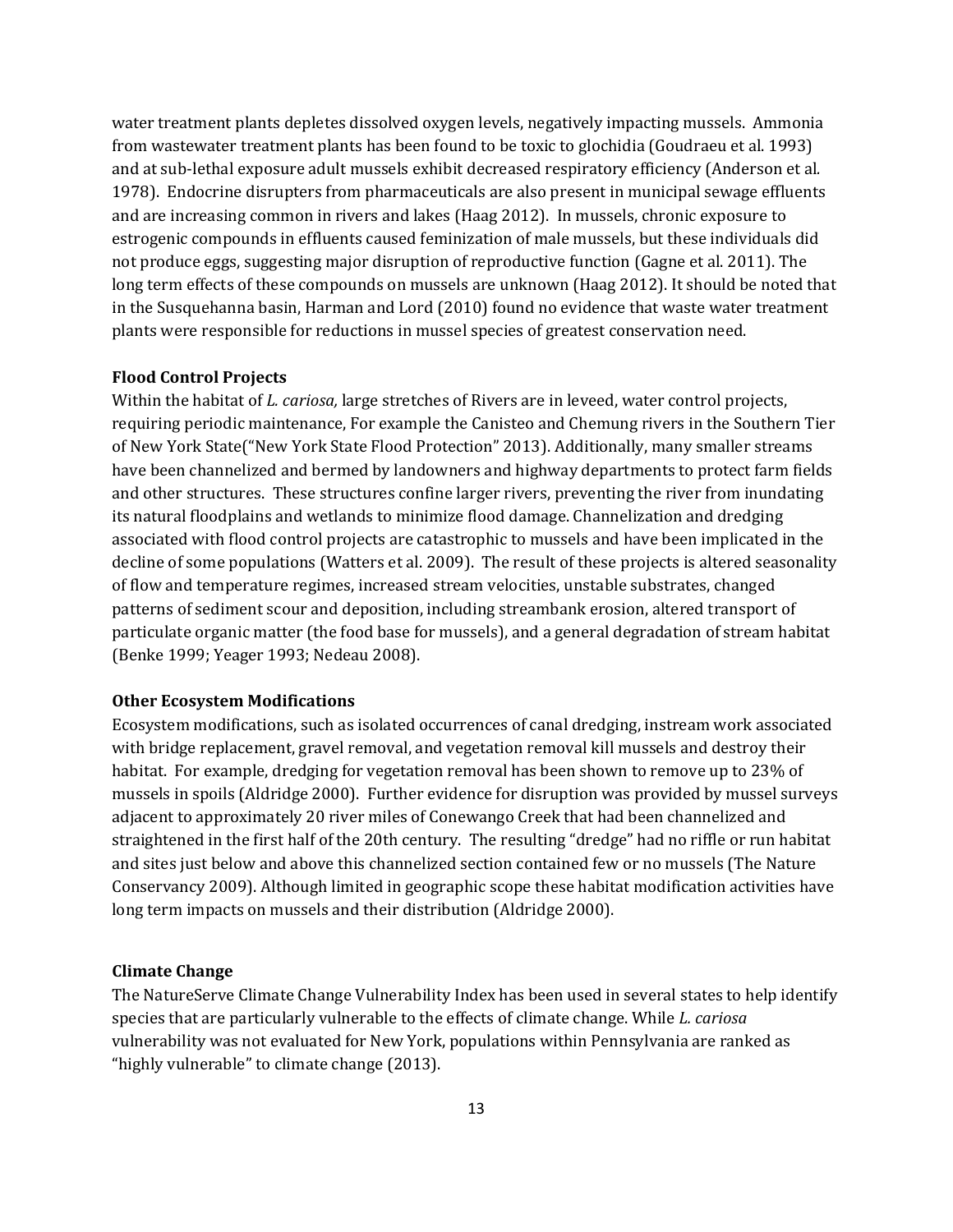#### **Impoundments - Range wide**

Across its range, impoundments likely contributed to the reduced distribution of mussels that we see today. Vaughn and Taylor (1999) observed a mussel extinction gradient with a gradual, linear increase in mussel species richness and abundance with increasing distance downstream from impoundments. Species and their hosts that require shallow, oxygenated, fast-flowing water quickly are eliminated. Continuously cold water from both increased water depth upstream of the dam and dam discharges downstream of the dam may prevent reproduction. Impoundment increases silt load and eutrophication, resulting in changes in the fish fauna, and therefore the availability of hosts. Dams represent distributional barriers to fish hosts, and therefore to the mussels themselves. The zoogeographic patterns of several species suggest a dam-limited range. Dams also act as sediment traps, often having many feet of silt and debris caught on their upstream side. These areas generally are without mussels. Below the dam, the tailwaters often have dense mussel beds, as these reaches are the only areas left that still have oxygenated, fast moving water. This is exemplified by the distribution of beds in the lower Muskingum River, Ohio (Stansbery & King 1983; ESI 1993c).

In addition, improperly sized and poorly installed or poorly maintained culverts have impacts similar to dams in that they fragment habitat, preventing the movement by host fish, and effectively isolating mussel populations. And because culverts are located at nearly every road-stream intersection, there is the potential for landscape level fragmentation of mussel habitat.

#### **Hybridization**

Specimens thought to be *Lampsilis cariosa* from the Potomac River Basin in Maryland may be hybridizing with *Lampsilis cardium* or *Lampsilis ovata* (introduced to the Potomac Basin) (Art Bogan pers. comm. 1998). Anatomical or genetic work needs to be done to understand this situation. A portion of collections may have shell material mis-identified as another *Lampsilis*  (Author pers. obs. 1998). In North Carolina, Stiven and Alderman (1992) noted conchological and genetic differences of specimens from different habitats as well as significant differences from *Leptodea ochracea* and *Lampsilis radiata* (NatureServe 2013).

#### **Are there regulatory mechanisms that protect the species or its habitat in New York?**

**\_\_\_\_\_\_ No \_\_\_\_\_ Unknown**

**\_\_\_X\_\_\_ Yes** 

Mussel habitats receive some generic protection under several New York State regulations (NYCRR) promulgated under the authority of the New York Environmental Conservation Law (ECL), specifically Part 608 of the NYCRR: Use and Protection of Waters, and Part 617 of the NYCRR: State Environmental Quality Review (SEQR). Part 608 provides protection of some mussel habitats by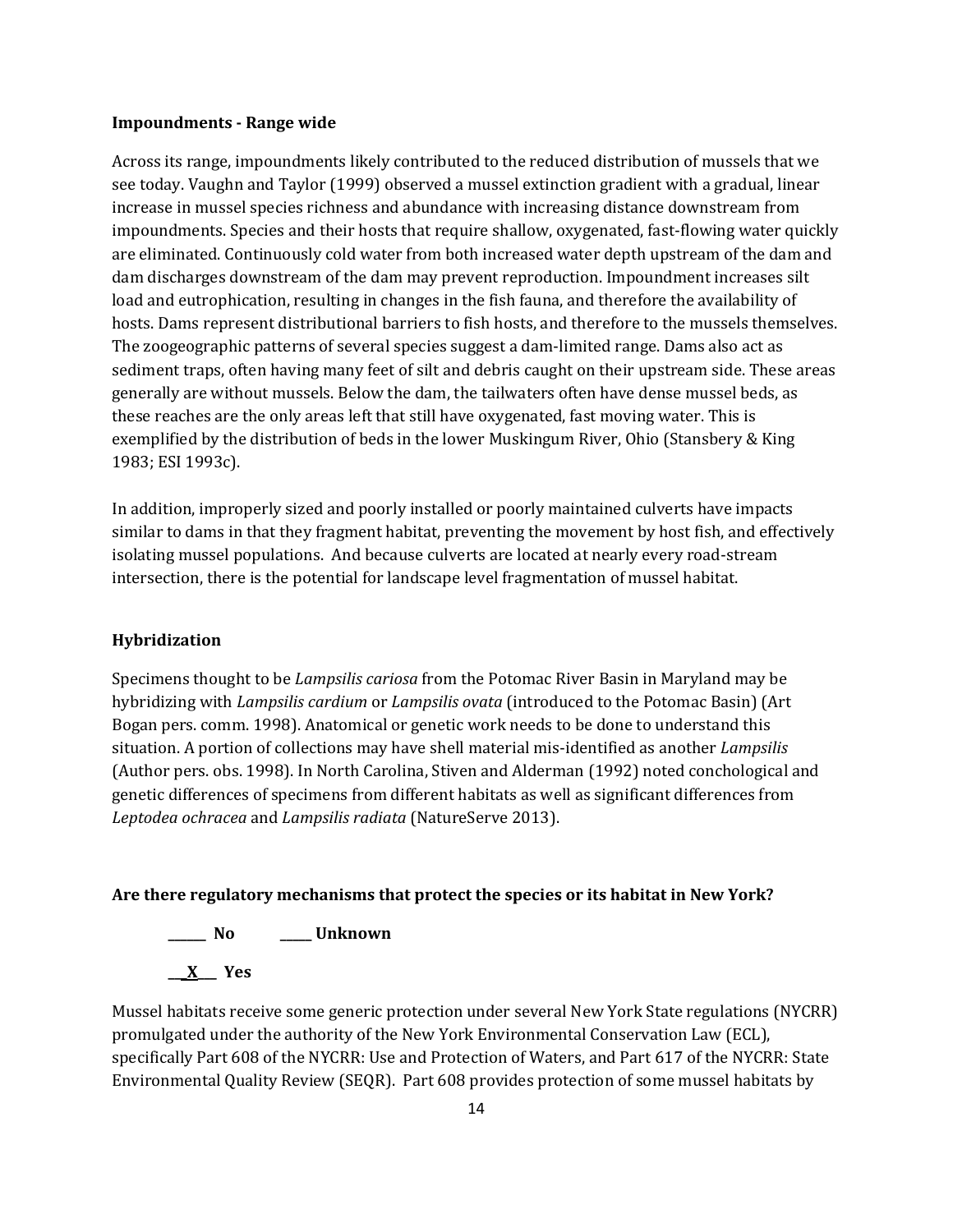regulating and requiring environmental review of the modification or disturbance of any "protected stream", its bed or bank, and removal of sand, gravel or other material from its bed or banks (608.2 Disturbance of Protected Streams). This does not provide adequate protection of mussels and their habitats as it only protects streams or particular portions of a streams for which there has been adopted by NYSDEC or any of its predecessors any of the following classifications or standards: AA, AA(t), A, A(t), B, B(t) C(t), or Streams designated (t)(trout) also include those more specifically designated (ts)(trout spawning). Mussels habitats may also receive some additional protections as the construction, repair, breach or removals of dams, and the excavation and placement of fill in navigable waters are subject to regulation and environmental review under Part 608, 608.3 and 608.5 respectively. Under part 608, projects requiring a permit can be conditioned by NYSDEC to include best management practices, such as sediment and erosion protections. Through the review process, these projects can also be modified to reduce impacts in order to meet permit issuance standards.

Under Part 608, protection of unlisted species of mussels is general and relatively limited. More importantly, Class C and D waters with mussels do not receive protection under these regulations. A significant portion of the New York's mussel resources occur within Class C and D waters. Approximately 40% of waterbodies containing *L. cariosa* are considered "unprotected" streams (Standards C and D). An additional but not insignificant gap in protection occurs because agricultural activities consisting of the crossing and re-crossing of a protected stream by livestock or wheeled farming equipment normally used for traditional agricultural purposes or of withdrawing irrigation water in a manner which does not otherwise alter the stream, are exempt from these regulations and environmental review.

Water quality certifications required by Section 401 of the Federal Water Pollution Control Act, Title 33 United States Code 1341(see subdivision (c)of this Section)may provide protection for freshwater mussels and their habitats from some activities that would potentially have adverse impacts by regulating construction or operation of facilities that may result in any discharge into navigable waters. Water quality certifcations set water quality-related effluent limitations, water quality standards, thermal discharge criteria, effluent prohibitions and pretreatment standards for projects on navigable waters.

The State Environmental Quality Review (SEQR, Part 617 NYCRR) may also protect mussels and their habitats by requiring the consideration of environmental factors into the existing planning, review and decision-making processes of state, regional and local government agencies for activities that require discretionary approval. SEQR requires the preparation of an Environmental Impact Statement, including an alternatives analysis, for those activities that may result in a substantial adverse change in ground or surface water quality; a substantial increase in potential for erosion, flooding, leaching or drainage problems; the removal or destruction of large quantities of vegetation or fauna; substantial interference with the movement of any resident or migratory fish or wildlife species; impacts on a significant habitat area; substantial adverse impacts on a threatened or endangered species of animal or plant, or the habitat of such a species; other significant adverse impacts to natural resources; or, a substantial change in the use, or intensity of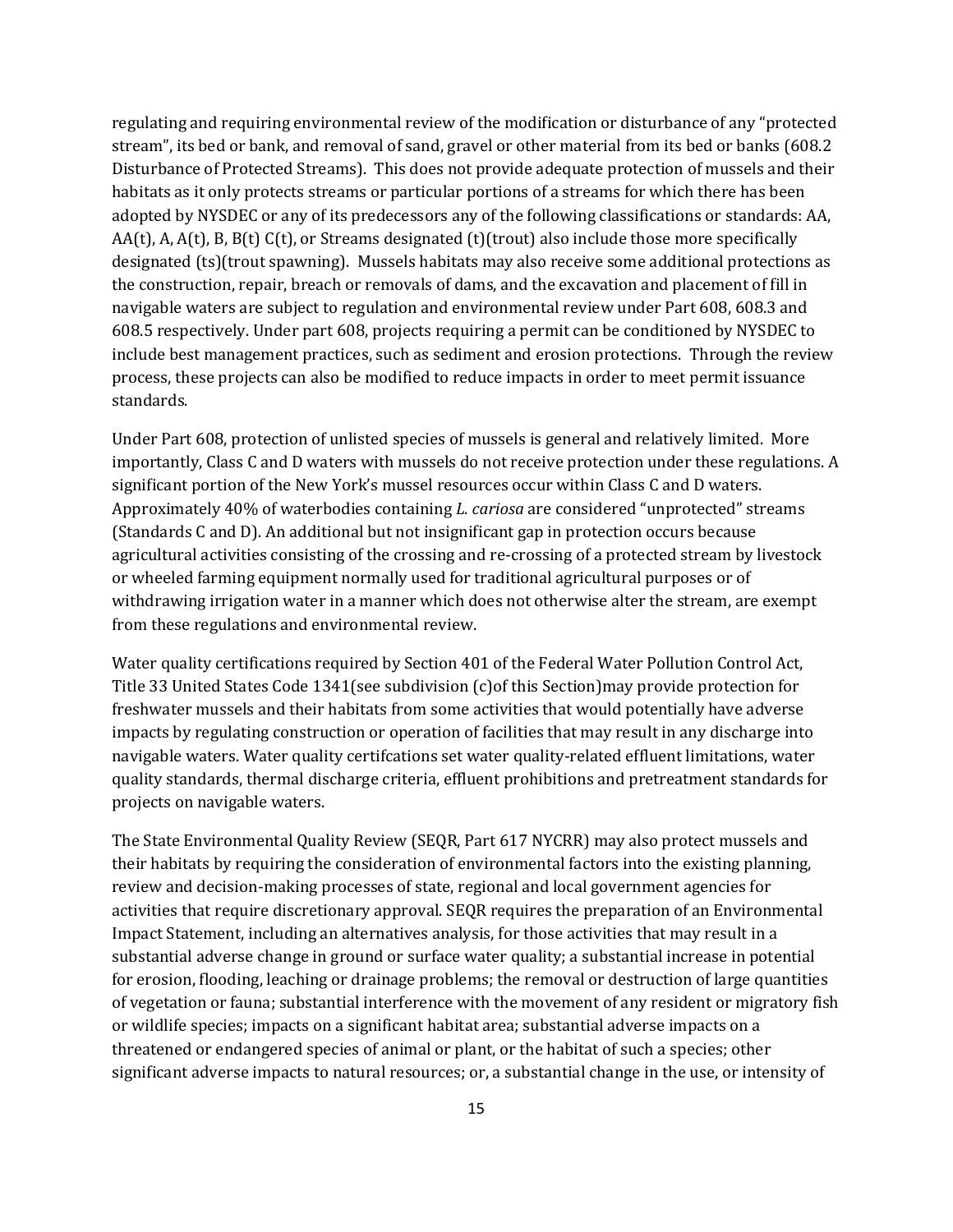use, of land including agricultural, open space or recreational resources, or in its capacity to support existing uses.

New York State has numerous laws and regulations that both directly or indirectly protect waters of the state (mussel habitats) including regulations governing direct discharges to surface and groundwater, storm water, agricultural activities, pesticides, flood control, and dams. Without these regulations, mussels would certainly be in worse shape; however, most of these generic protections are not adequate in scope or specific enough to mussel threats to protect the mussel resources of New York State

# **Describe knowledge of management/conservation actions that are needed for recovery/conservation, or to eliminate, minimize, or compensate for the identified threats:**

- Modify marine mussel regulations or the definition of protected wildlife in NYCRR to clarify that freshwater mussels are protected under ECL. Current regulations could be interpreted that freshwater mussels may only be protected as shellfish without a season within the Marine District.
- Through landowner incentive programs or regulation, riparian buffers should be added/maintained/widened, along agricultural fields, subdivisions, and along major roads to decrease the levels of nitrogen, pesticides, sediment, heavy metals, salts from entering these aquatic systems , as well as to moderate water temperature. Studies have suggested decreasing sediment loads entering aquatic systems as the best way to decrease the impact of numerous stressors for mussels in general (Roley et al., 2012).Coordinate with local wastewater treatment facilities to improve ammonia removal of treated discharge. This has been documented as a threat to Unionids at multiple life stages, and therefore needs to be addressed (Gillis, 2012).
- Require all state agencies to maintain appropriate vegetative buffers along streams, rivers and lakes on state-owned or state managed properties.
- Develop and implement a comprehensive monitoring strategy that identifies protocols, including locations and specific intervals, for regular monitoring of known mussel populations to detect assess trends and detect dangerous declines.
- Mussel sensitivity to particular pollutants should be considered or addressed in the regulation of wastewater and stormwater discharges to groundwater and surface waters, State Pollutant Discharge Elimination Systems (SPDES). This should be reflected in effluent limitations for discharges, including discharges from P/C/I facilities (Private/Commercial/Industrial), CAFO facilities (Concentrated Animal Feeding Operations), High Volume Hydraulic Fracturing Discharges, and Wastewater treatment plants, etc. Discharges whose receiving waters have mussels, particularly those with known populations of mussels listed as Endangered, Threatened, Special concern or SGCN, should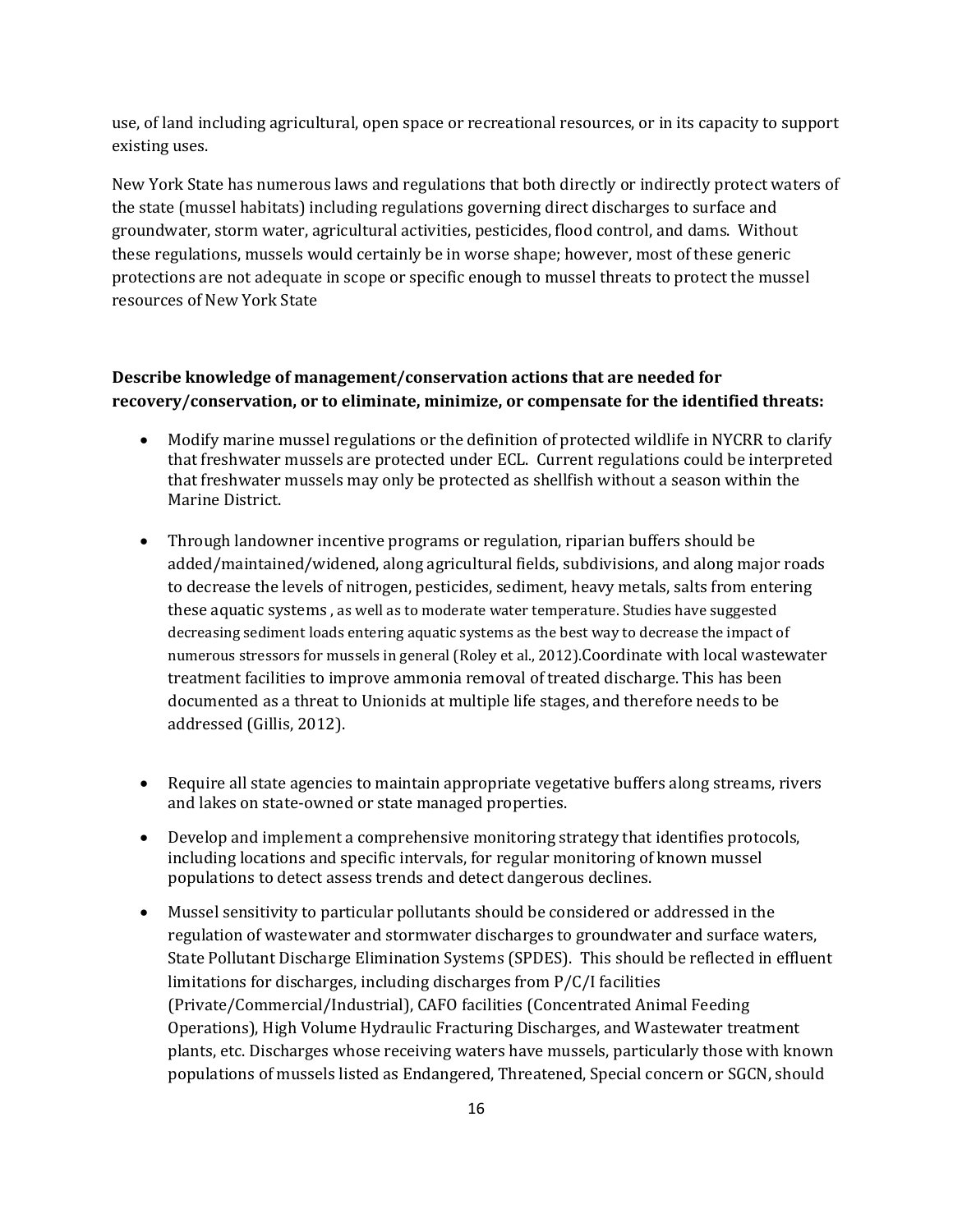be carefully reviewed for potential impacts to mussels. For example, deleterious levels of ammonia (a component of many types of discharges) and molluscicides (a commonly used water treatment chemical in discharged water) should not be permitted.

- Coordinate with local wastewater treatment facilities to improve ammonia removal of treated discharge. This has been documented as a threat to Unionids at multiple life stages, and therefore needs to be addressed (Gillis, 2012).
- NYSDEC should consider sensitivity of freshwater mussels to specific pollutants in the establishment and setting of water quality standards and TMDLs for waters containing freshwater mussels. A Total Maximum Daily Load (TMDL) specifies the maximum amount of a pollutant that a waterbody can receive and still meet water quality standards. TMDLs account for all contributing sources (e.g. point & nonpoint sources, and natural background levels), seasonal variations in the pollutant load, and incorporate a margin of safety that accounts for unknown or unexpected sources of the pollutant. In essence, a TMDL defines the capacity of the waterbody to absorb a pollutant and still meet water quality standards. The Clean Water Act requires states to identify waterbodies that do not meet water quality standards after application of technology-based effluent limitations. For these "impaired waters," states must consider the development of alternative strategies, including TMDLs, for reducing the pollutants responsible for the failure to meet water quality standards.

The Comprehensive Wildlife Conservation Strategy (NYSDEC 2006) includes recommendations for the following actions for freshwater mussels:

# **Habitat management:**

- Manage areas of important mussel populations by controlling degradation factors (e.g.. Controlling livestock access, point source or non-point source pollution, flow alteration, etc.)
- Develop methods to improve and restore freshwater bivalve habitat.

# **Habitat research:**

- Conduct research to determine habitat parameters necessary for good populations of each species of species-at-risk listed mussels.
- Research flow requirements of freshwater bivalves and model the effects of flow changes both in volume and timing.
- Research all parameters of mussel habitat requirements including temperature, substrate, fish, flow, food, etc.

# **Habitat restoration:**

• Restore degraded habitat areas to allow for recolonization or reintroduction of listed mussels.

# **Invasive species control:**

• Develop a monitoring/control plan that includes measures to detect invasive species problematic to freshwater bivalves in all New York watersheds and actions that will be taken to control them before they become threats.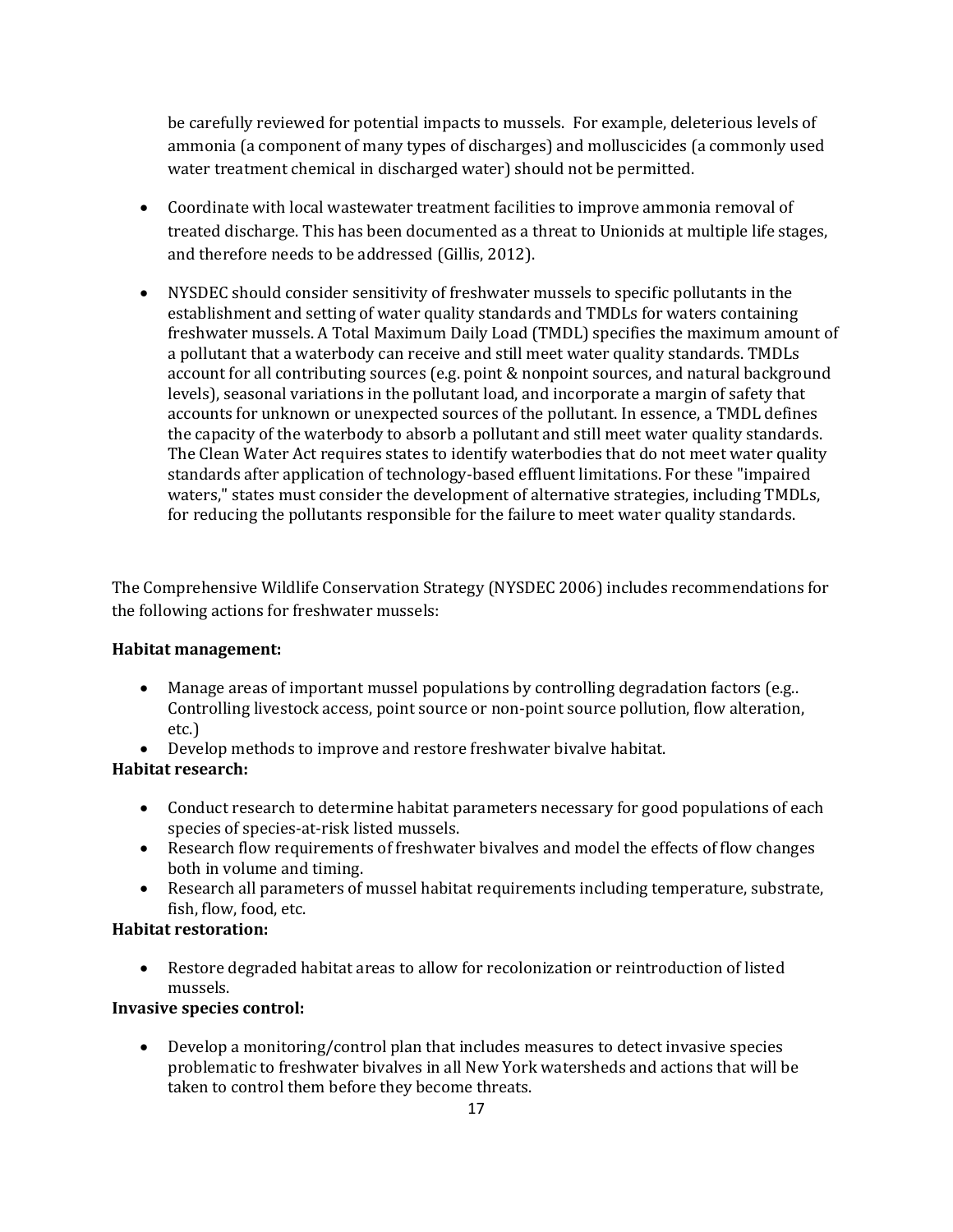• Conduct research on control of exotic bivalve species that compete with native mussels and exotic crustaceans or fish which may prey on them.

# **Life history research:**

- Research effects of pesticides and other chemicals, including ammonia, on all life stages of freshwater bivalves: sperm/egg, glochidia, larva, adults.
- Research potential interbreeding between *Alasmidonta varicosa* and *Alasmidonta marginata* and, if occurring, evaluate the potential threat to *A. varicosa* population integrity.
- Determine fish hosts for species where this is not known for populations living in New York.
- Research population dynamics of listed mussel species including connectivity of populations or subpopulations and genetic distinctness of populations or subpopulations.
- Determine or confirm breeding phenology and habitat conditions necessary for successful breeding for listed mussels (e.g.. mussel density, pop. level of fish host, temp, flow).

# **Modify regulation:**

• Modify marine mussel regulations to be clearer that freshwater mussels are protected under ECL.

# **New regulation:**

- Ban the importation of fish that feed on freshwater mollusks (e.g.. black carp).
- Require inclusion of all stages of freshwater mussels in testing for approval of new pesticides in New York*.*

# **Other action:**

- Develop an outreach program to private landowners through the Landowner Incentive Program to educate the public about freshwater mussel protection and initiate projects to prevent or repair impacts from land use on mussels.
- Increase regional permit control of development and highway projects that may impact native mussels.
- Develop standard monitoring/survey protocols for development projects in all watersheds in New York.
- Evaluate threats to mussels in each New York watershed and prioritize areas for actions to address the threats.
- Research the best survey methods both for detection of rare species and evaluation of population status and trends.
- Begin evaluation of members of the family Sphaeridae (fingernail clams) for inclusion into the species at risk list.

# **Population monitoring:**

- Conduct population estimates of species-at-risk listed mussel species in NY
- Conduct surveys to determine distribution of species-at-risk listed mussel species in NY.

# **Regional management plan:**

• Incorporate freshwater mussel goals and objectives into regional water quality and fish management plans and policies.

# **Relocation/reintroduction:**

• Where appropriate, reintroduce listed mussels into appropriate habitat within their historic range.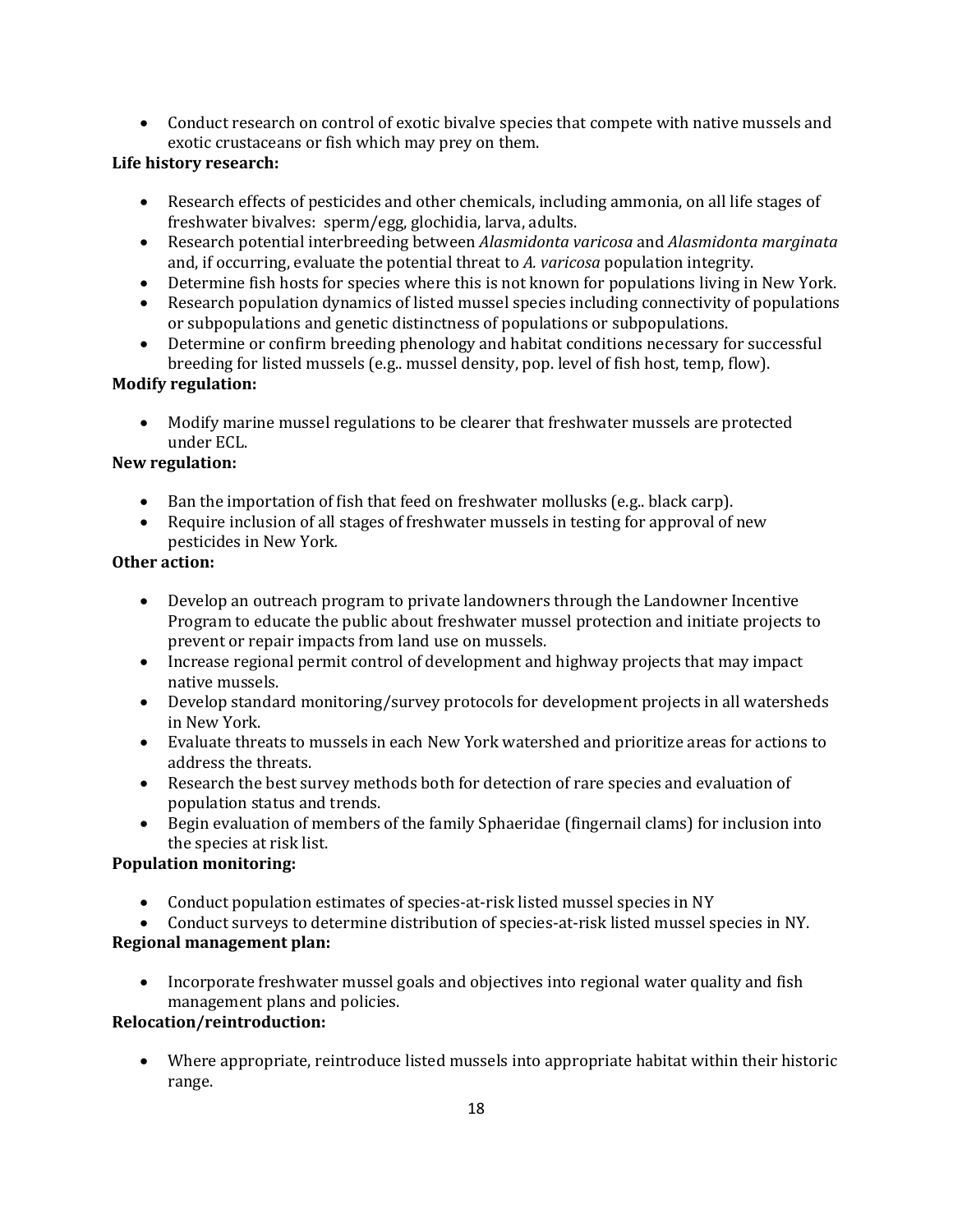#### **Statewide management plan:**

• Incorporate freshwater mussel goals and objectives into statewide water quality and fish management plans and policies.

#### **VII. References**

Beauchamp, W. M. (1887). Notes on American shells. *Conchologists' Exchange. 2*, 114-115.

- Benke, A.C. (1990). A perspective on America's vanishing streams. *Journal of the N. American Benthological Society: 9*: 77-88
- Combined Sewer Overflow (CSO) Outfalls: New York State Department of Environmental Conservation Interactive Maps for Google Maps and Earth. (2013). Retrieved from Department of Environmental Conservation website: <http://www.dec.ny.gov/pubs/42978.html>
- COSEWIC. 2003. COSEWIC assessment and status report on the kidneyshell *Ptychobranchus fasciolaris* in Canada. Committee on the Status of Endangered Wildlife in Canada. Ottawa, Canada. 32 pp.
- Davenport, M.J. (2012). Species Status Review of Freshwater Mussels. New Jersey Division of Fish and Wildlife Endangered & Nongame Species Program
- Gillis, P. L. (2012). Cumulative impacts of urban runoff and municipal wastewater effluents on wild freshwater mussels (*Lasmigona costata*). *Science of the Total Environment*, *431*, 348-356.
- Harman, W.N. and P.H. Lord (2010). Susquehanna Freshwater Mussel Surveys, 2008-2010. Final report submitted to New York State Department of Environmental Conservation. SUNY Oneonta. Cooperstown, NY. 24 pp, plus appendix.
- Mahar, A.M. and J.A. Landry. (2013). State Wildlife Grants Final Report: Inventory of Freshwater Mussels in New York's Southeast and Southwest Lake Ontario Basins, 2008-2013. New York State Department of Environmental Conservation. Avon, NY. *In progress*.
- Marshall, W. B. (1895). *Geographical distribution of New York Unionidae*. University of the State of New York.
- Natural Heritage Program Element Occurrences [ARC/INFO coverages] (2013). New York Natural Heritage Program, Albany, NY. Available: NYS Department of Environmental Conservation Master Habitat Data Bank's Data Selector.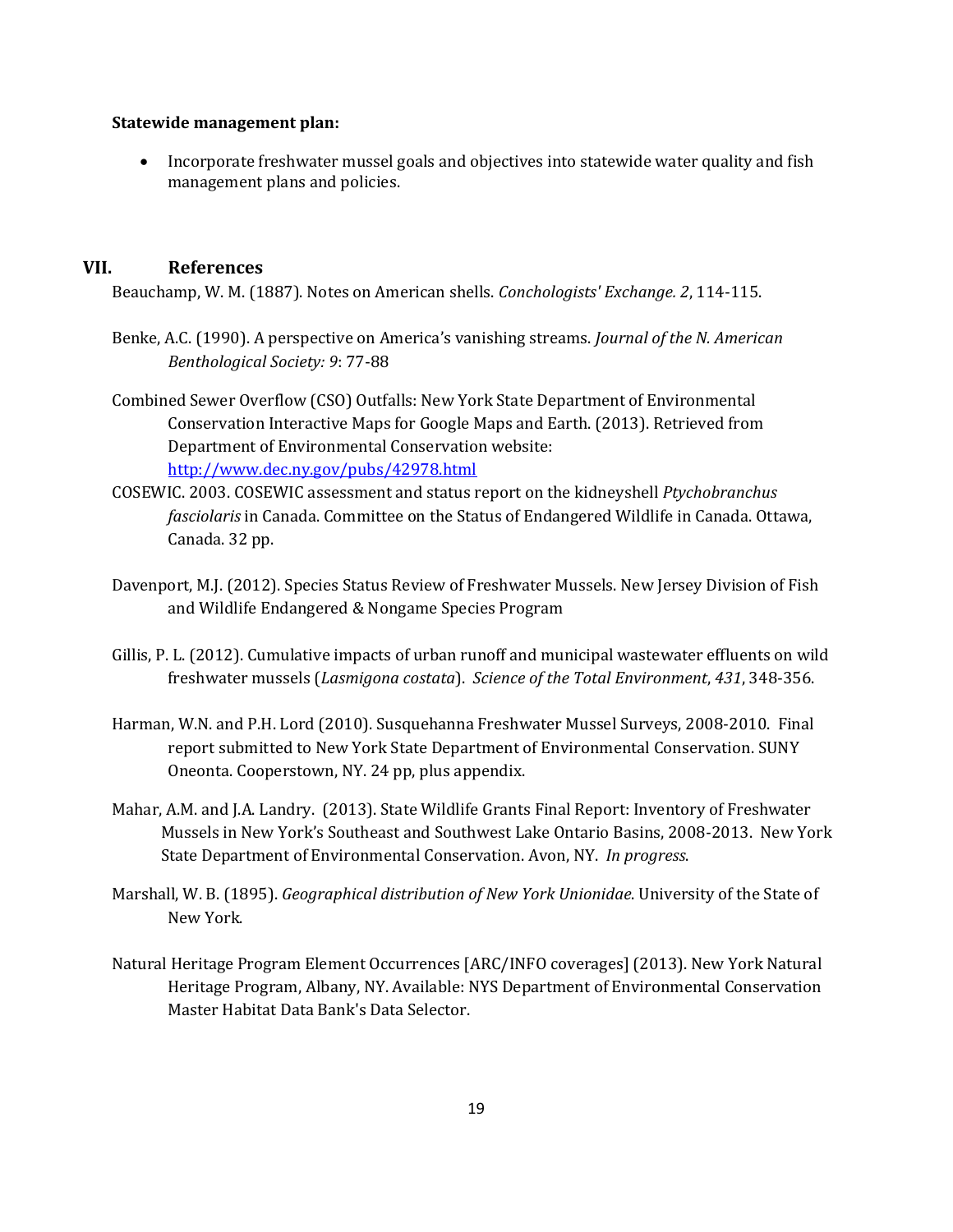- NatureServe. 2013. NatureServe Explorer: An online encyclopedia of life [web application]. Version 7.1. NatureServe, Arlington, Virginia. Available http://www.natureserve.org/explorer. (Accessed: February 12, 2013).
- Nedeau, E.J. 2008. *Freshwater Mussels and the Connecticut River Watershed.* Connecticut River Watershed Council, Greenfield, Massachusetts. Xviii+ 132 pp.
- New York State Flood Protection Project Details and Maps (2013). Retrieved from Department of Environmental Conservation website: http://www.dec.ny.gov/lands/59934.html
- New York State Landcover, Version 1. [SDE raster digital data] (2010). National Gap Analysis Program. Moscow, Idaho. Available: NYS Department of Environmental Conservation Master Habitat Data Bank's Data Selector.
- Northeastern Aquatic Habitat Classification System (NAHCS) GIS map for streams and rivers, [vector digital data] (2010). US Environmental Protection Agency, the US Geological Survey, and The Nature Conservancy Eastern Conservation Science. Boston, MA. Available: NYS Department of Environmental Conservation Master Habitat Data Bank's Data Selector.
- Ortmann, A. E. (1919). *Monograph of the Naiades of Pennsylvania.* (Vol. 8, No. 1). Board of Trustees of the Carnegie Institute.
- Smith, D. G. (1985). Recent range expansion of the freshwater mussel Anodonta implicata and its relationship to clupeid fish restoration in the Connecticut River system. *Freshwater Invertebrate Biology*, 105-108.
- State Pollutant Discharge Elimination System New York State [vector digital data]. (2007). Albany, New York: New York State Department of Environmental Conservation. Available: [http://gis.ny.gov/gisdata/inventories/details.cfm?dsid=1010&nysgis=](http://gis.ny.gov/gisdata/inventories/details.cfm?dsid=1010&nysgis)
- Stiven, A. E., & Alderman, J. (1992). Genetic similarities among certain freshwater mussel populations of the Lampsilis genus in North Carolina. *Malacologia*, *34*(1-2), 355-369.
- Strayer, D.L. (1993). Macrohabitats of freshwater mussels (Bivalvia: Unionacea) in streams of the northern Atlantic Slope. Journal of the North American Benthological Society 12:236-246.
- Strayer, D.L. & K.J. Jirka. 1997. The Pearly Mussels of New York State. New York State Museum Memoir (26): 113 pp., 27 pls.
- The Nature Conservancy (2009). *Freshwater Mussel (Unionidae) Distributions, Catches, and Measures of their Viability across the Catches, and Measures of their Viability across the Allegheny River Basin in New York.* Report submitted New York State Department of Environmental Conservation. The Nature Conservancy, Central & Western NY Chapter. Rochester, NY. 63 pp.